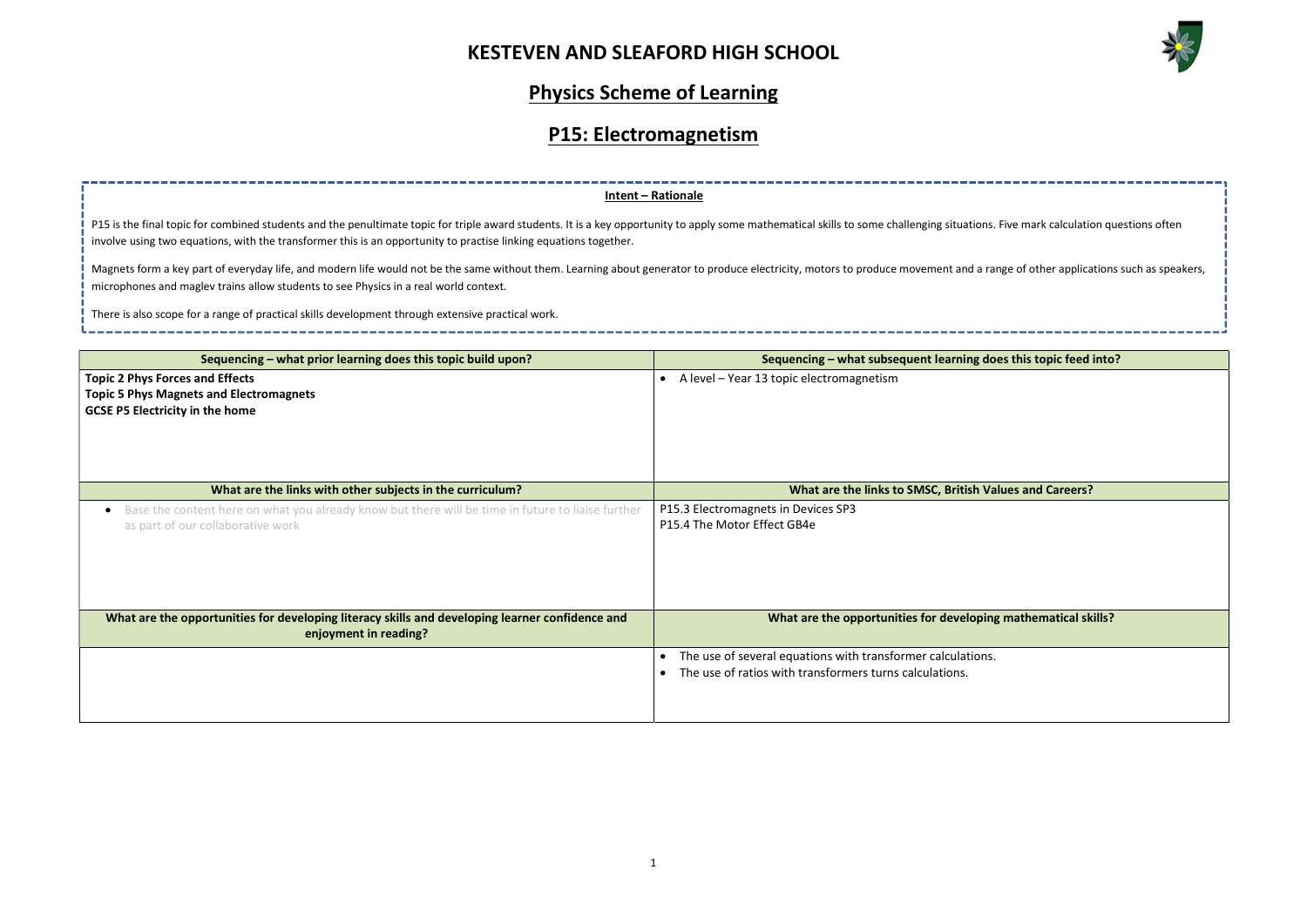

# Physics Scheme of Learning

# P15: Electromagnetism

#### Intent – Concepts

| What knowledge will students gain and what skills will they develop as a consequence of this topic? |  |
|-----------------------------------------------------------------------------------------------------|--|
|-----------------------------------------------------------------------------------------------------|--|

| Know                                                                                                                                                                                   |
|----------------------------------------------------------------------------------------------------------------------------------------------------------------------------------------|
| Use the 'right hand thumb rule' to draw the magnetic field pattern of a wire carrying an electric current.                                                                             |
| Draw the magnetic field pattern for a straight wire carrying a current and for a solenoid.                                                                                             |
| Draw graphs of potential difference generated in the coil against time.                                                                                                                |
| Draw and label both a.c. and d.c. generators.                                                                                                                                          |
| Draw the magnetic field pattern of a bar magnet and describe how to plot the magnetic field pattern using a compass.                                                                   |
|                                                                                                                                                                                        |
| <b>Apply</b>                                                                                                                                                                           |
| Describe how to distinguish between a magnetic material and a magnet by experiment.                                                                                                    |
| Describe where the strongest point of a magnet is and how this is shown by the magnetic field pattern.                                                                                 |
| Describe how the strength of the magnet varies with distance from the magnet.                                                                                                          |
| Describe how a step-up transformer and a step-down transformer affect the potential difference on the secondary coil compared to the primary coil.                                     |
| Calculate the current drawn from the input supply to provide a particular power output.                                                                                                |
| $V$ s x l s = $V$ p x l p                                                                                                                                                              |
| Use simple ratios or the equation to calculate any unknown value. V_p/V_s = $n\_p/n\_s$                                                                                                |
| Describe what a generator does                                                                                                                                                         |
| Describe the effect on the induced potential difference, and induced current, of reversing the direction of motion of the conductor in a magnetic field.                               |
| Describe the effect on the induced potential difference, and induced current, of reversing the polarity of the magnets in a generator.                                                 |
| Describe how to make a simple d.c. generator from wire and permanent magnets.                                                                                                          |
| Use and apply the equation: $F = B I L$ to calculate any missing value when given other values.                                                                                        |
| Describe the effect on the magnetic field of changing the direction of the electric current.                                                                                           |
| Describe ways of increasing the magnetic field strength of a solenoid.                                                                                                                 |
| Describe what determines whether the output current of a generator is a.c. or d.c.                                                                                                     |
| Describe how the magnetic effect of a current can be demonstrated.                                                                                                                     |
| Describe how an electric bell and EM relay works.                                                                                                                                      |
| <b>Extend</b>                                                                                                                                                                          |
| Explain why transformers used                                                                                                                                                          |
| Explain how an alternator generates a.c. and a dynamo generates d.c.                                                                                                                   |
| Explain how an electromagnet can be made from a solenoid.                                                                                                                              |
| Explain how a moving-coil microphone works                                                                                                                                             |
| Explain how a moving-coil loudspeaker and headphones work                                                                                                                              |
| Explain what is meant by the motor effect.                                                                                                                                             |
| Explain why a motor spins with respect to the magnetic field produced by a wire carrying an electric current and the magnetic field of the permanent magnets in the motor interacting. |
| Perform calculations to determine the potential difference on the primary or secondary coil or the number of turns on the primary or secondary coil when given the other values.       |
| Explain how a step-up transformer will increase the potential difference in the secondary coil compared to the primary coil but it will also decrease the current                      |
| Explain the reason why in the National Grid system the p.d. across the power cables is increased only to decrease at the other side of the cables.                                     |
| Explain how the behaviour of a magnetic compass is related to evidence that the core of the Earth must be magnetic.                                                                    |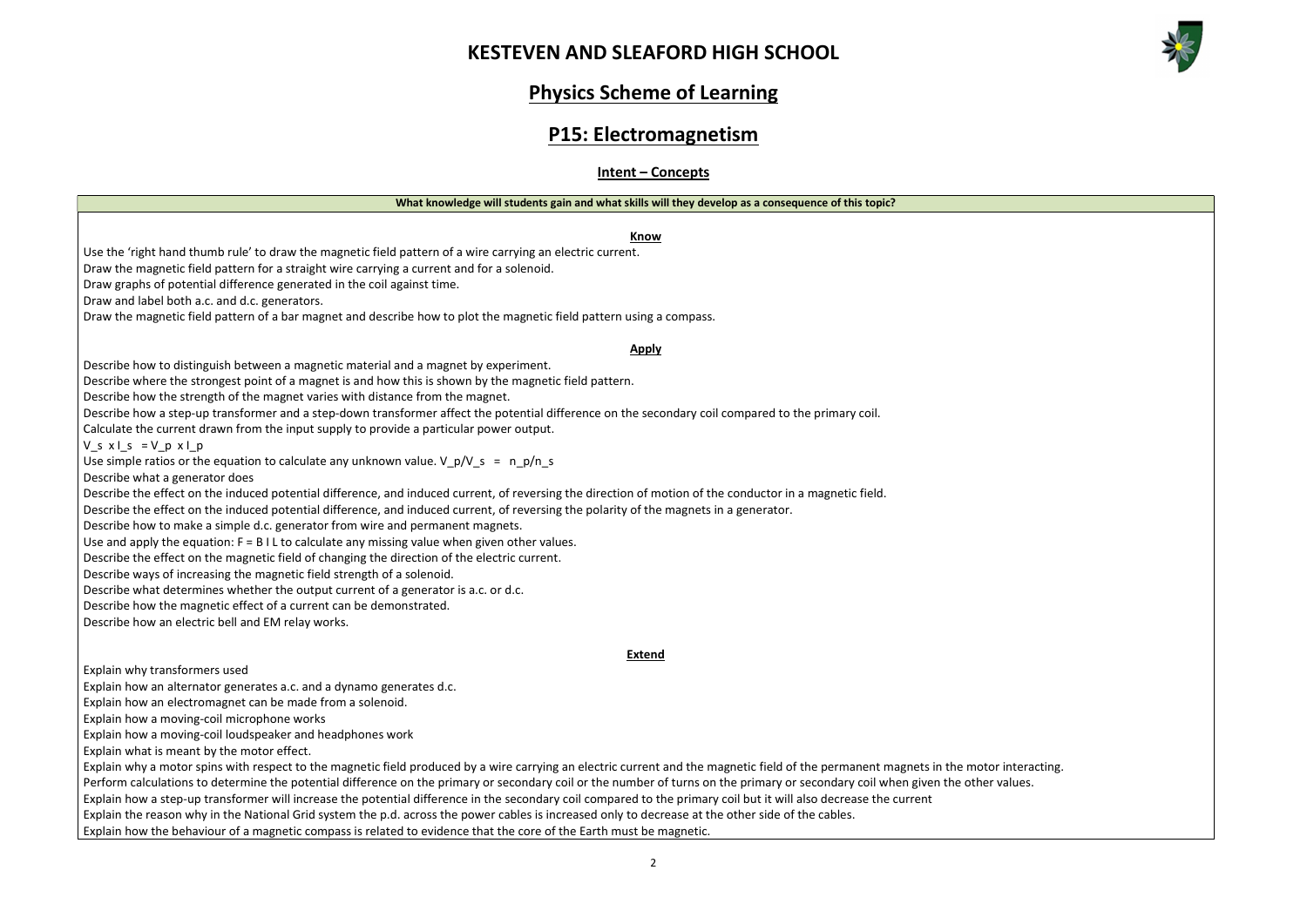

g the progress of students?

estions through the assessed homework

igh the assessed homework 2

| What subject specific language will be used and developed in this topic?                                                                                                            | What opportunities are available for assessing                                                                                |
|-------------------------------------------------------------------------------------------------------------------------------------------------------------------------------------|-------------------------------------------------------------------------------------------------------------------------------|
|                                                                                                                                                                                     |                                                                                                                               |
| alternator                                                                                                                                                                          | Completion of a P15 end of topic test                                                                                         |
| an alternating current generator                                                                                                                                                    |                                                                                                                               |
| dynamo                                                                                                                                                                              | P15.3 Electromagnets in Devices - Answering of past exam que                                                                  |
| a direct-current generator                                                                                                                                                          |                                                                                                                               |
| electromagnet                                                                                                                                                                       | P15.7 Transformers - Answering of past exam questions through                                                                 |
| an insulated wire wrapped round an iron bar that becomes magnetic when there is a current in the wire                                                                               |                                                                                                                               |
| electromagnetic induction                                                                                                                                                           |                                                                                                                               |
| the process of inducing a potential difference in a wire by moving the wire so it cuts across the lines of force of a magnetic<br>field                                             | P15.8 Transformers in Action - Assessment of calculations thro<br>transformers - https://isaacphysics.org/assignment/7dd5a936 |
| <b>Fleming's left-hand rule</b>                                                                                                                                                     |                                                                                                                               |
| a rule that gives the direction of the force on a current-carrying wire in a magnetic field according to the directions of the<br>current and the field                             |                                                                                                                               |
| generator effect                                                                                                                                                                    |                                                                                                                               |
| the production of a potential difference using a magnetic field                                                                                                                     |                                                                                                                               |
| induced magnetism                                                                                                                                                                   |                                                                                                                               |
| magnetism of an unmagnetised magnetic material by placing it in a magnetic field                                                                                                    |                                                                                                                               |
| magnetic field                                                                                                                                                                      |                                                                                                                               |
| the space around a magnet or a current-carrying wire                                                                                                                                |                                                                                                                               |
| magnetic field line                                                                                                                                                                 |                                                                                                                               |
| line in a magnetic field along which a magnetic compass points - also called a line of force                                                                                        |                                                                                                                               |
| magnetic flux density                                                                                                                                                               |                                                                                                                               |
| a measure of the strength of the magnetic field defined in terms of the force on a current-carrying conductor at right angles<br>to the field lines                                 |                                                                                                                               |
| motor effect                                                                                                                                                                        |                                                                                                                               |
| when a current is passed along a wire in a magnetic field, and the wire is not parallel to the lines of the magnetic field, a<br>force is exerted on the wire by the magnetic field |                                                                                                                               |
| solenoid                                                                                                                                                                            |                                                                                                                               |
| a long coil of wire that produces a magnetic field in and around the coil when there is a current in the coil                                                                       |                                                                                                                               |
| split-ring commutator                                                                                                                                                               |                                                                                                                               |
| metal contacts on the coil of a direct current motor that connects the rotating coil continuously to its electric power supply                                                      |                                                                                                                               |
| step-down transformer                                                                                                                                                               |                                                                                                                               |
| electrical device that is used to step-down the size of an alternating potential difference                                                                                         |                                                                                                                               |
| step-up transformer                                                                                                                                                                 |                                                                                                                               |
| electrical device that is used to step-up the size of an alternating potential difference                                                                                           |                                                                                                                               |
| transformer                                                                                                                                                                         |                                                                                                                               |
| electrical device used to change an (alternating) voltage. See also step-up transformer and step-down transformer                                                                   |                                                                                                                               |

ough Isaac Physics homework task on transformers - https://isaacphysics.org/assignment/7dd5a936-2b27-45e8-8bd3-7344d45a845c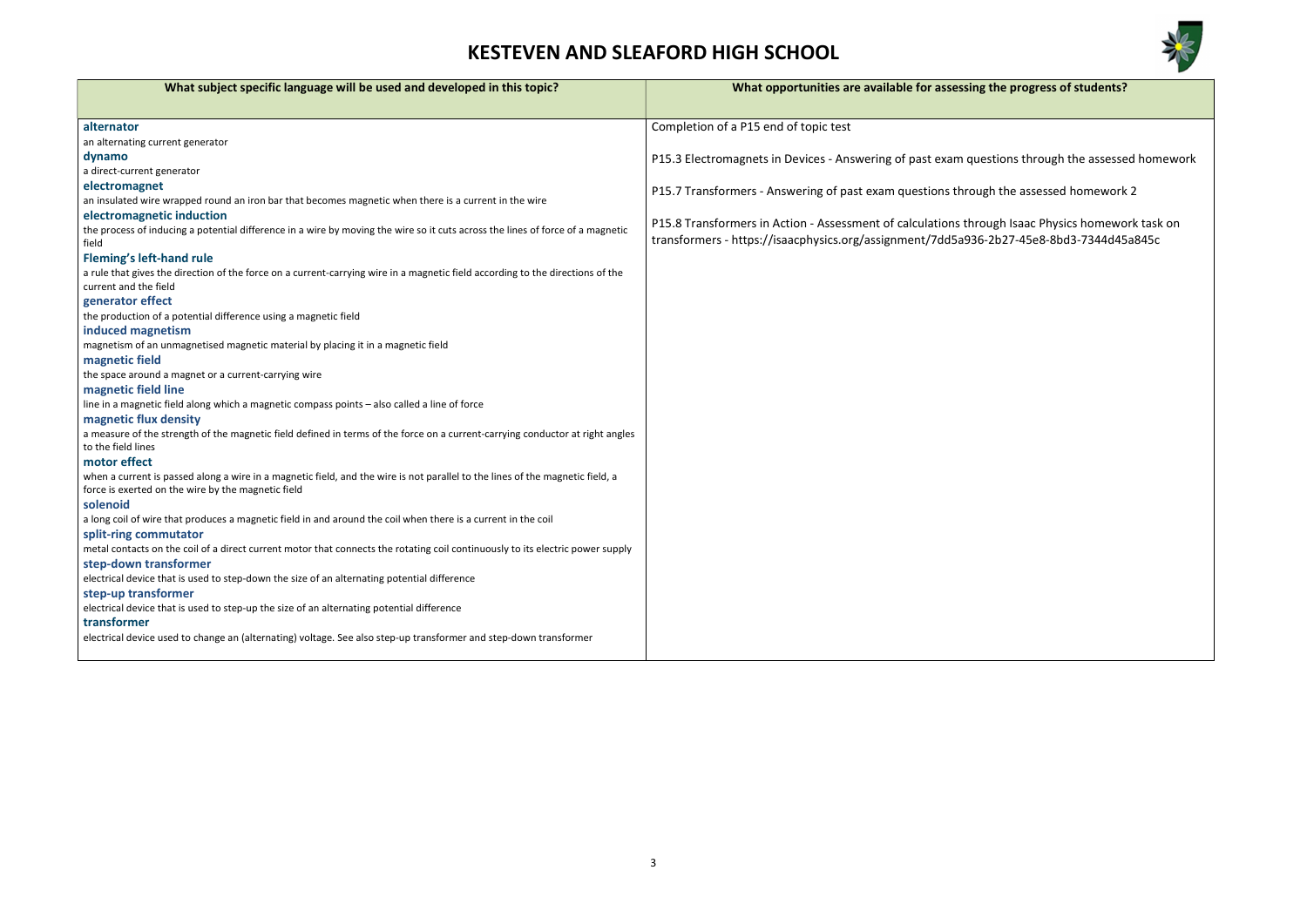

| <b>Suggested activities and resources</b> |
|-------------------------------------------|
|                                           |
|                                           |
|                                           |
|                                           |
|                                           |
|                                           |
|                                           |
|                                           |
|                                           |
|                                           |
|                                           |
|                                           |
|                                           |
|                                           |
|                                           |
|                                           |
|                                           |
|                                           |
|                                           |
|                                           |
|                                           |
|                                           |
|                                           |
|                                           |
|                                           |
|                                           |
|                                           |
|                                           |
|                                           |
|                                           |
|                                           |
|                                           |
|                                           |
|                                           |
|                                           |
|                                           |
|                                           |
|                                           |
|                                           |
|                                           |

#### Intent – Concepts

| <b>Lesson title</b>                         | <b>Learning challenge</b>                                                                                                                                                                                                                                                                                                                                                                                                                                                                          | <b>Higher level challenge</b>                                                                                                                                                                                                                             | <b>Suggested activities and resources</b> |
|---------------------------------------------|----------------------------------------------------------------------------------------------------------------------------------------------------------------------------------------------------------------------------------------------------------------------------------------------------------------------------------------------------------------------------------------------------------------------------------------------------------------------------------------------------|-----------------------------------------------------------------------------------------------------------------------------------------------------------------------------------------------------------------------------------------------------------|-------------------------------------------|
| P15.1 Magnetic Fields                       | Can I describe how to distinguish between a magnetic<br>material and a magnet by experiment?<br>Can I describe where the strongest point of a magnet is<br>and how this is shown by the magnetic field pattern?<br>Can I describe how the strength of the magnet varies<br>with distance from the magnet?<br>Can I draw the magnetic field pattern of a bar magnet<br>and describe how to plot the magnetic field pattern<br>using a compass?                                                      | Can I explain how the behaviour of a magnetic compass<br>is related to evidence that the core of the Earth must<br>be magnetic?                                                                                                                           |                                           |
| P15.2 Magnetic Fields and Electric Currents | Can I describe how the magnetic effect of a current can<br>be demonstrated?<br>Can I use the 'right hand thumb rule' to draw the<br>magnetic field pattern of a wire carrying an electric<br>current?<br>Can I draw the magnetic field pattern for a straight wire<br>carrying a current and for a solenoid?<br>Can I describe the effect on the magnetic field of<br>changing the direction of the electric current?<br>Describe ways of increasing the magnetic field strength<br>of a solenoid? | Can I explain how an electromagnet can be made from<br>a solenoid?                                                                                                                                                                                        |                                           |
| P15.3 Electromagnets in Devices             | Can I describe how an electric bell and EM relay works?                                                                                                                                                                                                                                                                                                                                                                                                                                            | Can I explain how a moving-coil loudspeaker and<br>headphones work?<br>Can I explain how a moving-coil microphone works?                                                                                                                                  |                                           |
| P15.4 The Motor Effect                      | Can I use and apply the equation : $F = B I L$ to<br>calculate any missing value when given other values?                                                                                                                                                                                                                                                                                                                                                                                          | Can I explain what is meant by the motor effect?<br>Can I explain why a motor spins with respect to the<br>magnetic field produced by a wire carrying an electric<br>current and the magnetic field of the permanent<br>magnets in the motor interacting? |                                           |
| P15.5 The Generator Effect                  | Can I describe what a generator does?<br>Can I describe the effect on the induced potential<br>difference, and induced current, of reversing the<br>direction of motion of the conductor in a magnetic<br>field?                                                                                                                                                                                                                                                                                   | Can I describe the effect on the induced potential<br>difference, and induced current, of reversing the<br>polarity of the magnets in a generator?                                                                                                        |                                           |
| P15.5& The AC & DC Generator                | Can I describe how to make a simple d.c. generator<br>from wire and permanent magnets?<br>Can I draw and label both a.c. and d.c. generators?<br>What determines whether the output current of a<br>generator is a.c. or d.c.?<br>Can I draw/interpret graphs of potential difference<br>generated in the coil against time?                                                                                                                                                                       | Can I explain how an alternator generates a.c. and a<br>dynamo generates d.c?                                                                                                                                                                             |                                           |
| P15.7 Transformers                          | Can I describe how a step-up transformer and a step-<br>down transformer affect the potential difference on<br>the secondary coil compared to the primary coil?                                                                                                                                                                                                                                                                                                                                    | Can I explain why transformers used?                                                                                                                                                                                                                      |                                           |